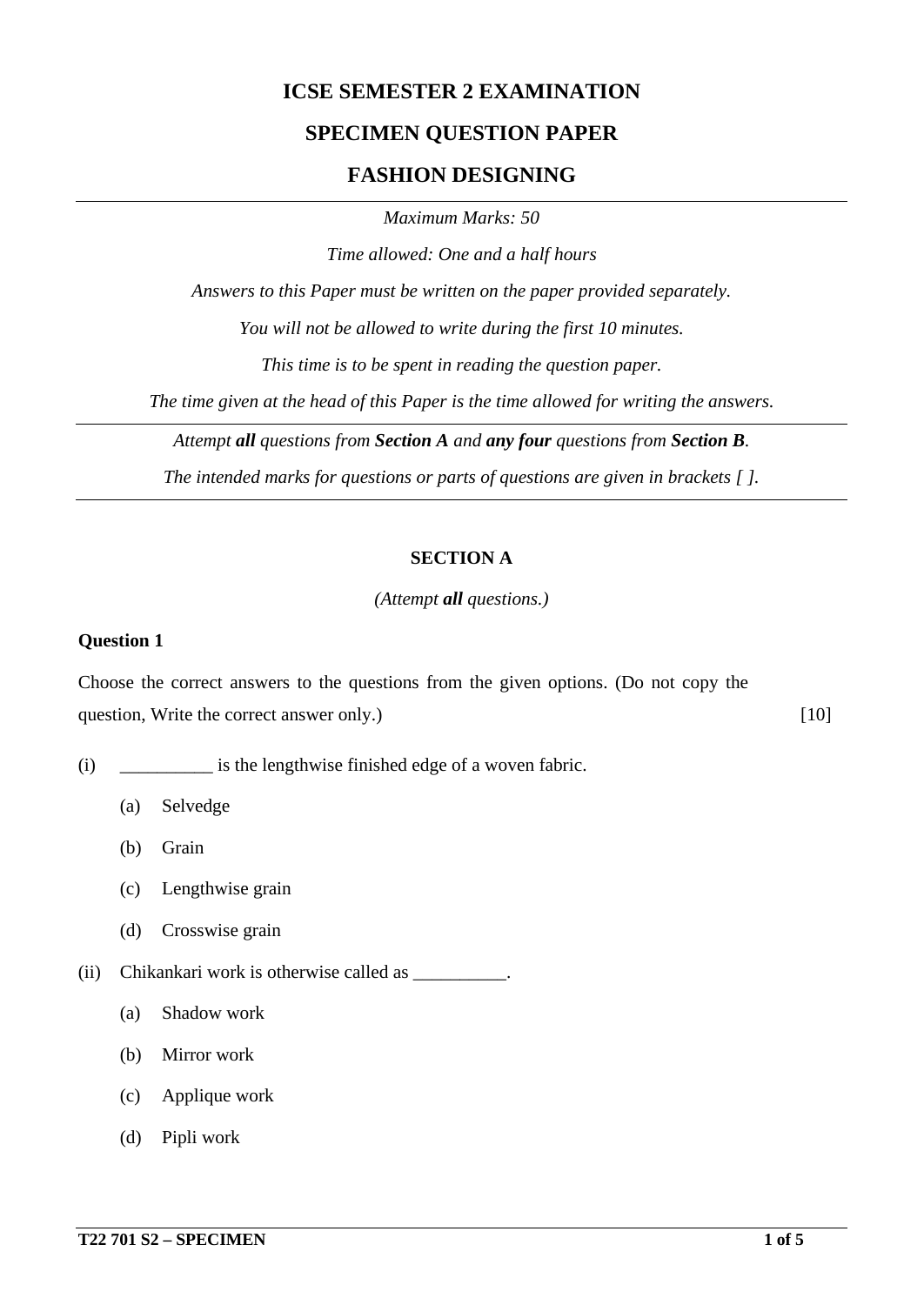(iii) First and foremost step in dress making is deciding the \_\_\_\_\_\_\_\_\_.

- (a) Pattern
- (b) Colour
- (c) Size
- (d) Age
- (iv) \_\_\_\_\_\_\_\_\_ should be cut as guidelines for joining the different sections of the garment.
	- (a) Fabrics
	- (b) Threads
	- (c) Fibres
	- (d) Notches
- (v) Assemble the parts of the garment by using basting stitches with \_\_\_\_\_\_\_\_\_\_ colour thread.
	- (a) Contrast
	- (b) Matching
	- (c) White
	- (d) Black
- (vi) \_\_\_\_\_\_\_\_\_ is placing of the iron on the fabric, holding it there, and then removing.
	- (a) Pressing
	- (b) Ironing
	- (c) Stitching
	- (d) Marking
- (vii) We will check the fit of the garment for any \_\_\_\_\_\_\_\_\_.
	- (a) Alterations
	- (b) Colour combinations
	- (c) Stitches
	- (d) Sizes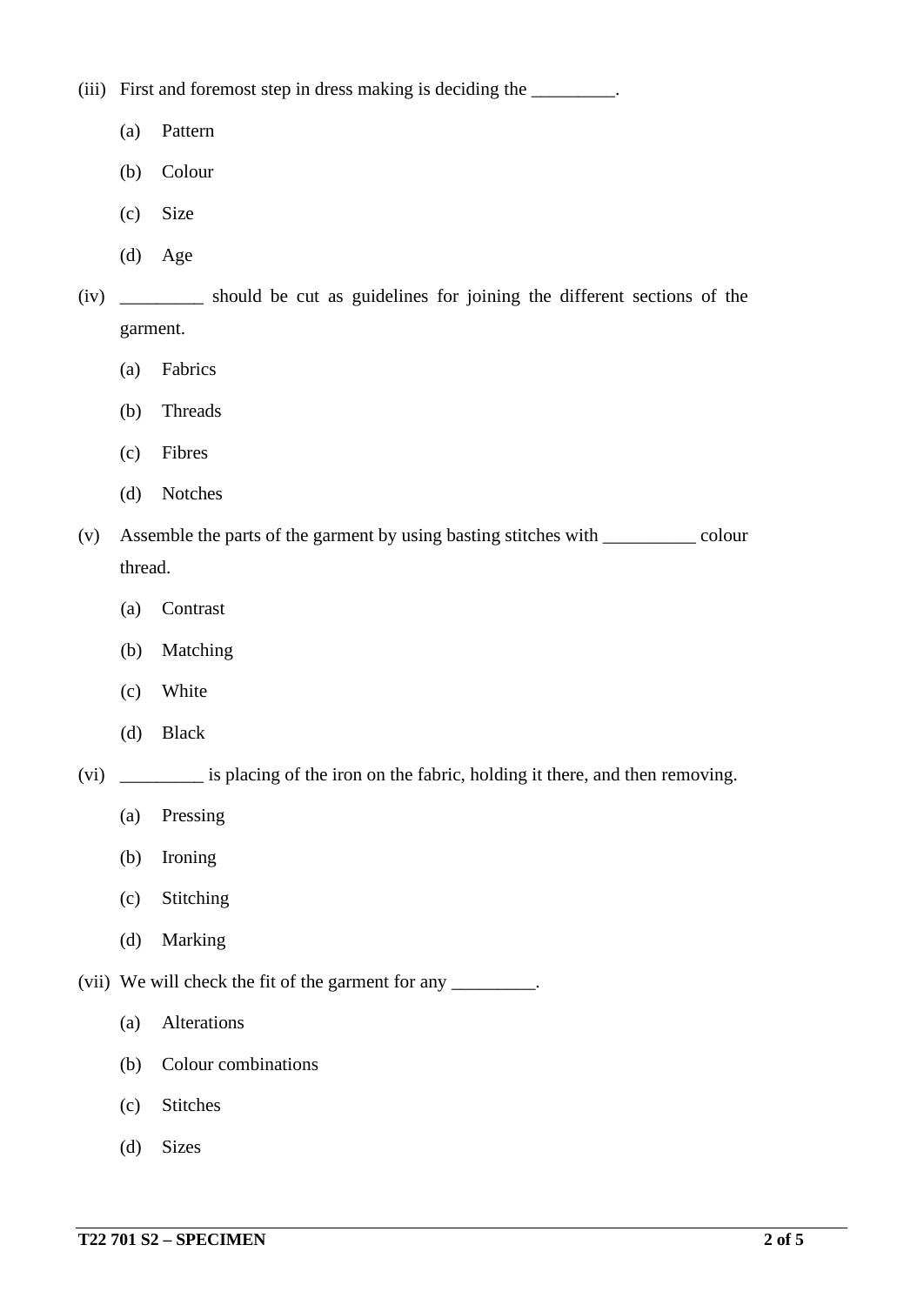(viii) The patterns must be placed on the fabric in the most \_\_\_\_\_\_\_\_\_ way.

- (a) Appealing
- (b) Economical
- (c) Suitable
- (d) Convenient
- (ix) \_\_\_\_\_\_\_\_\_ is done for necklines and armholes to prevent them from stretching and going out of shape.
	- (a) Stay stitching
	- (b) Notches
	- (c) Embroidery
	- (d) Applique work
- (x) \_\_\_\_\_\_\_\_\_ fabrics will form water marks if you sprinkle water while pressing.
	- (a) Silk
	- (b) Cotton
	- (c) Wool
	- (d) Nylon

#### **SECTION B**

*(Attempt any four questions from this Section.)*

## **Question 2**

| (i)  | What is selvedge?                                                          |     |
|------|----------------------------------------------------------------------------|-----|
| (ii) | What is crosswise grain?                                                   | [2] |
|      | (iii) Explain the methods of straightening the fabric ends.                | [3] |
| (iv) | What are the precautions to be taken while cutting the fabric? (Any three) |     |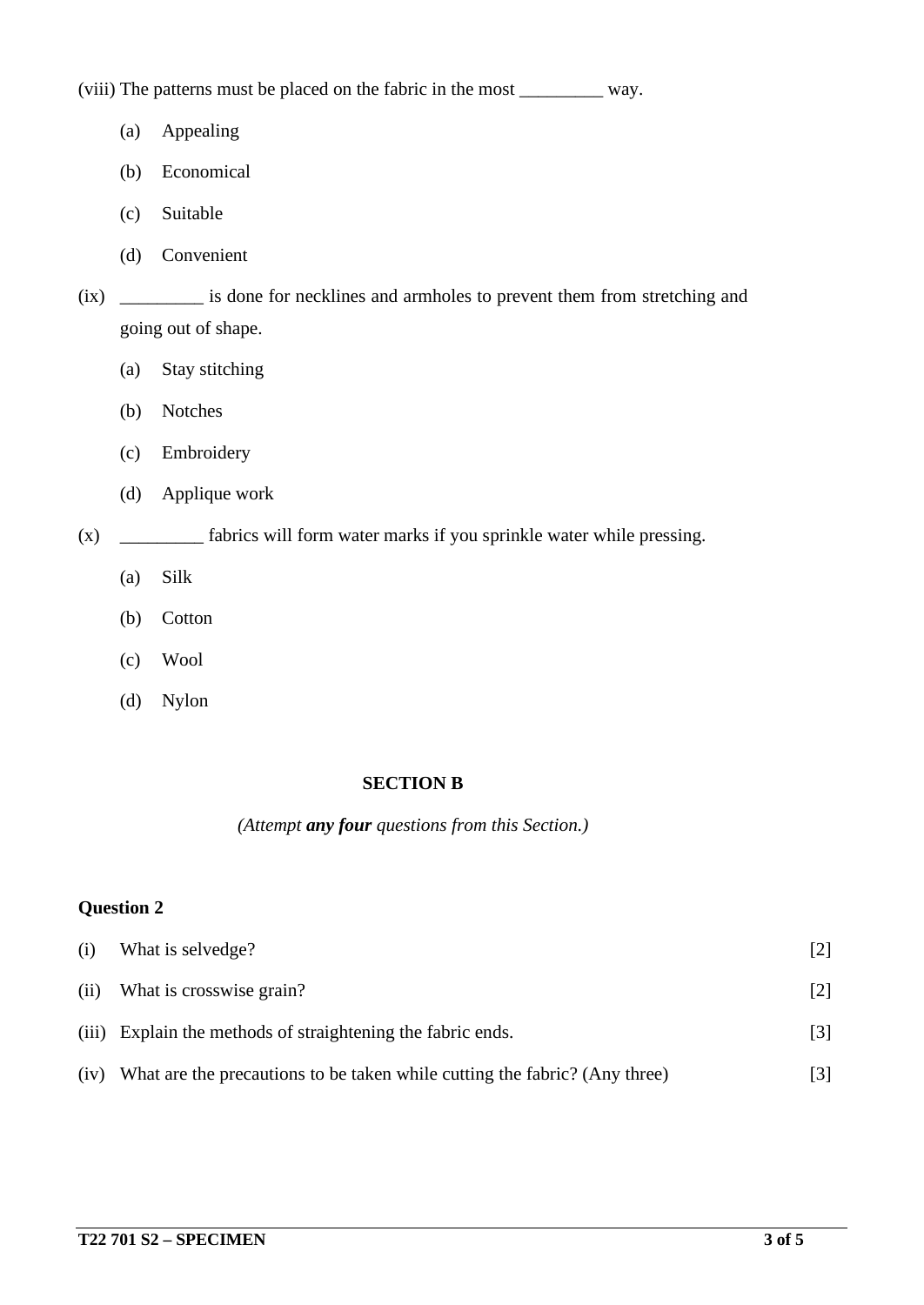## **Question 3**

| (i)   | Name two major types of layouts.                                                                                     | $[2]$ |
|-------|----------------------------------------------------------------------------------------------------------------------|-------|
| (ii)  | Write any two rules to remember during the pattern layouts?                                                          | $[2]$ |
| (iii) | Explain Off center crosswise fold with the help of short notes and diagram.                                          | $[3]$ |
| (iv)  | Explain the method of layout for the fabrics with lengthwise stripes with the help of<br>short notes and diagram.    | $[3]$ |
|       | <b>Question 4</b>                                                                                                    |       |
| (i)   | How do you do finishing for the stitched garment?                                                                    | $[2]$ |
| (ii)  | What are the supporting and supplementary materials used while stitching any<br>garment?                             | $[2]$ |
| (iii) | How do you estimate and purchase of fabric while dressmaking.                                                        | $[3]$ |
|       | (iv) What is the order of assembling different pieces of garment?                                                    | $[3]$ |
|       | <b>Question 5</b>                                                                                                    |       |
| (i)   | How do you press cotton fabrics?                                                                                     | $[2]$ |
| (ii)  | Mention any two types of pressing tools.                                                                             | $[2]$ |
| (iii) | Write any three points to be remembered while pressing fabrics.                                                      | $[3]$ |
|       | (iv) Explain the pressing methods for the following garment construction details:                                    | $[3]$ |
|       | Pleats<br>(a)                                                                                                        |       |
|       | Seams<br>(b)                                                                                                         |       |
|       | Fasteners<br>(c)                                                                                                     |       |
|       | <b>Question 6</b>                                                                                                    |       |
| (i)   | Which is the origin place of <i>Kasuti</i> embroidery? What is the meaning of <i>Kasuti</i> ?                        | $[2]$ |
| (ii)  | What are decorative stitches? Give two examples.                                                                     | $[2]$ |
| (iii) | What are the motifs and stitches used in <i>Chamba Rumals</i> ? Name some products<br>where this embroidery is used. | $[3]$ |
| (iv)  | What are the different types of stitches used in <i>Kantha</i> embroidery? Mention the                               |       |
|       | motifs used and products where this embroidery is used.                                                              | $[3]$ |